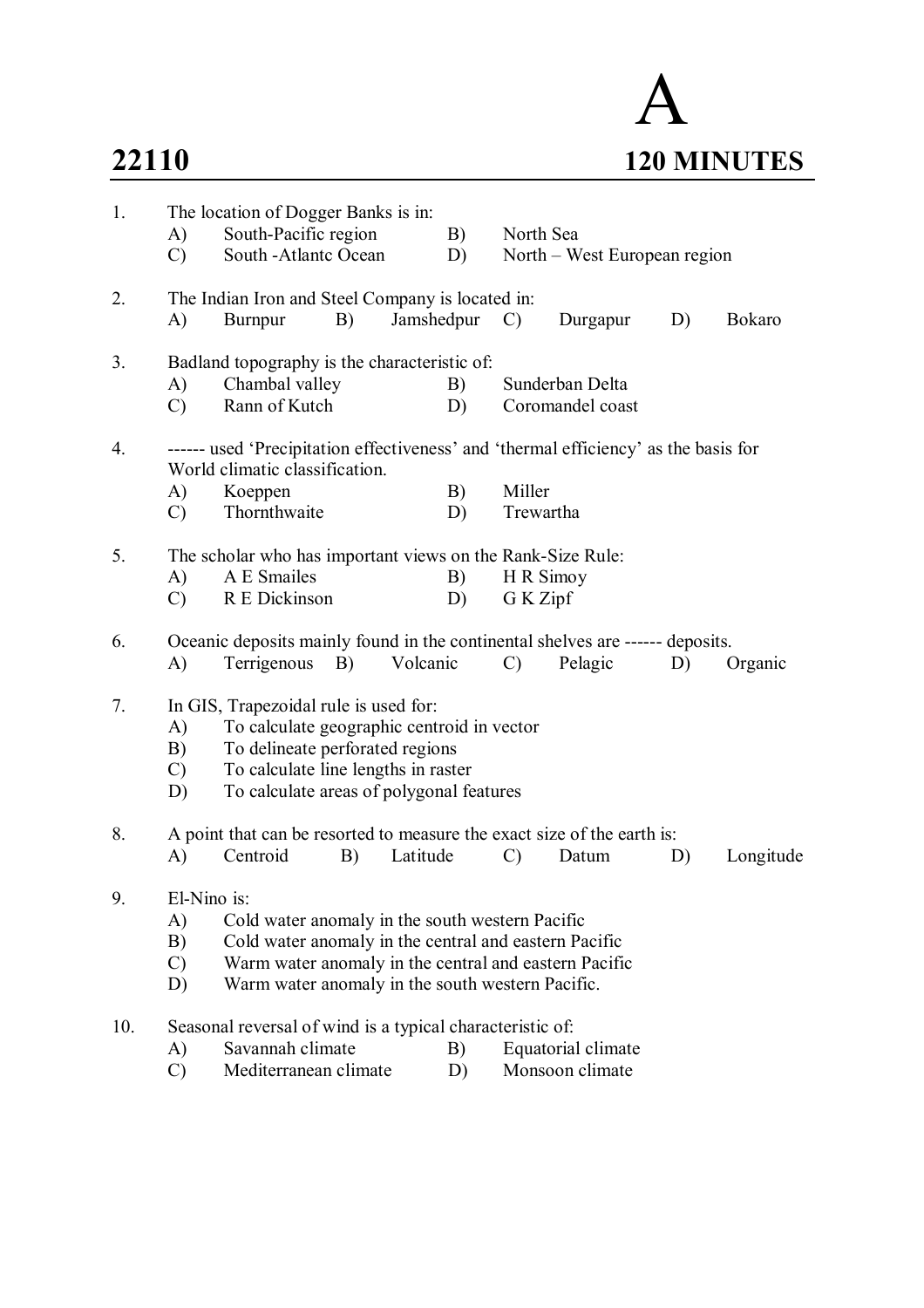| 11. | A)                              | Identify from the following nomadic tribes in India, the one which do not practice<br>'transhumance':<br>Gujjars                                                                                                               | B) | Irulars   |          | $\mathcal{C}$             | Gadddis                                                                                                                                       | D) | Changpas     |
|-----|---------------------------------|--------------------------------------------------------------------------------------------------------------------------------------------------------------------------------------------------------------------------------|----|-----------|----------|---------------------------|-----------------------------------------------------------------------------------------------------------------------------------------------|----|--------------|
|     |                                 |                                                                                                                                                                                                                                |    |           |          |                           |                                                                                                                                               |    |              |
| 12. | A)                              | A city located on a longitude close to that of Delhi:<br>Hyderabad                                                                                                                                                             | B) | Bangalore |          | $\mathcal{C}$             | Jaipur                                                                                                                                        | D) | Kochi        |
| 13. | A)<br>B)<br>$\mathcal{C}$<br>D) | The azimuthal projections preserve direction from one point to all other points in the<br>map, because:<br>The meredians are straight lines intersecting the parallels<br>Scale near the centre is true.                       |    |           |          |                           | The meredians are straight lines radiating from the centre of projection<br>The meredians are straight lines and parallels are arcs of circle |    |              |
| 14. | 1.<br>2.<br>3 <sub>1</sub>      | Which of the statement/s given below is/are correct?<br>Pravara, Manjra, Musi are the tributaries of the River Godavari<br>Ganga -Brahmaputra delta is the largest of the world<br>Ganga river system is the largest in India. |    |           |          |                           |                                                                                                                                               |    |              |
|     | $\mathbf{A}$                    | $1 & 2$ only                                                                                                                                                                                                                   | B) | 1 only    |          | $\mathcal{C}$             | $1 & 3$ only                                                                                                                                  | D) | $2 & 3$ only |
| 15. | A)<br>$\mathcal{C}$             | ------is a glacial erosional feature:<br>Paternoster lakes<br>Drumlins                                                                                                                                                         |    |           | B)<br>D) | Varves<br>Erratics        |                                                                                                                                               |    |              |
| 16. | A)                              | ------ is the contour interval of the SOI map bearing the number 58 H.<br>50 Metres                                                                                                                                            | B) | $100$ ft  |          | $\mathcal{C}$             | $250$ ft                                                                                                                                      | D) | 20 Metres    |
| 17. | A)                              | The country where fjord coasts are found:<br>India                                                                                                                                                                             | B) | Chile     |          | $\mathcal{C}$             | Indonesia                                                                                                                                     | D) | Portugal     |
| 18. |                                 | Adjacent aerial photographs having overlap is:                                                                                                                                                                                 |    |           |          |                           |                                                                                                                                               |    |              |
|     | A)<br>$\mathcal{C}$             | Aerial mosaic<br>Stereopair                                                                                                                                                                                                    |    |           | B)<br>D) | Stereogram<br>Orthophotos |                                                                                                                                               |    |              |
| 19. | A)<br>$\mathcal{C}$             | ------ resolution represents the pixel size of the satellite image.<br>Spatial<br>Radiometric                                                                                                                                  |    |           | B)<br>D) | Digitizing                | Georeferencing                                                                                                                                |    |              |
| 20. | A)<br>$\mathcal{C}$             | Ranking coefficient to calculate the land productivity was first used by:<br>Rafaiullah<br>Kendall                                                                                                                             |    |           | B)<br>D) | M Shafi                   |                                                                                                                                               |    |              |
| 21. | A)<br>B)<br>$\mathcal{C}$       | <b>Dudley Stamp</b><br>Carbon foot print means:<br>Total amount of greenhouse gases generated by human actions.<br>Total emission of carbon dioxide to the atmosphere<br>The reduction of greenhouse gas generation.           |    |           |          |                           |                                                                                                                                               |    |              |

D) The process by which Carbon dioxide is removed from the atmosphere and held in solid or liquid form.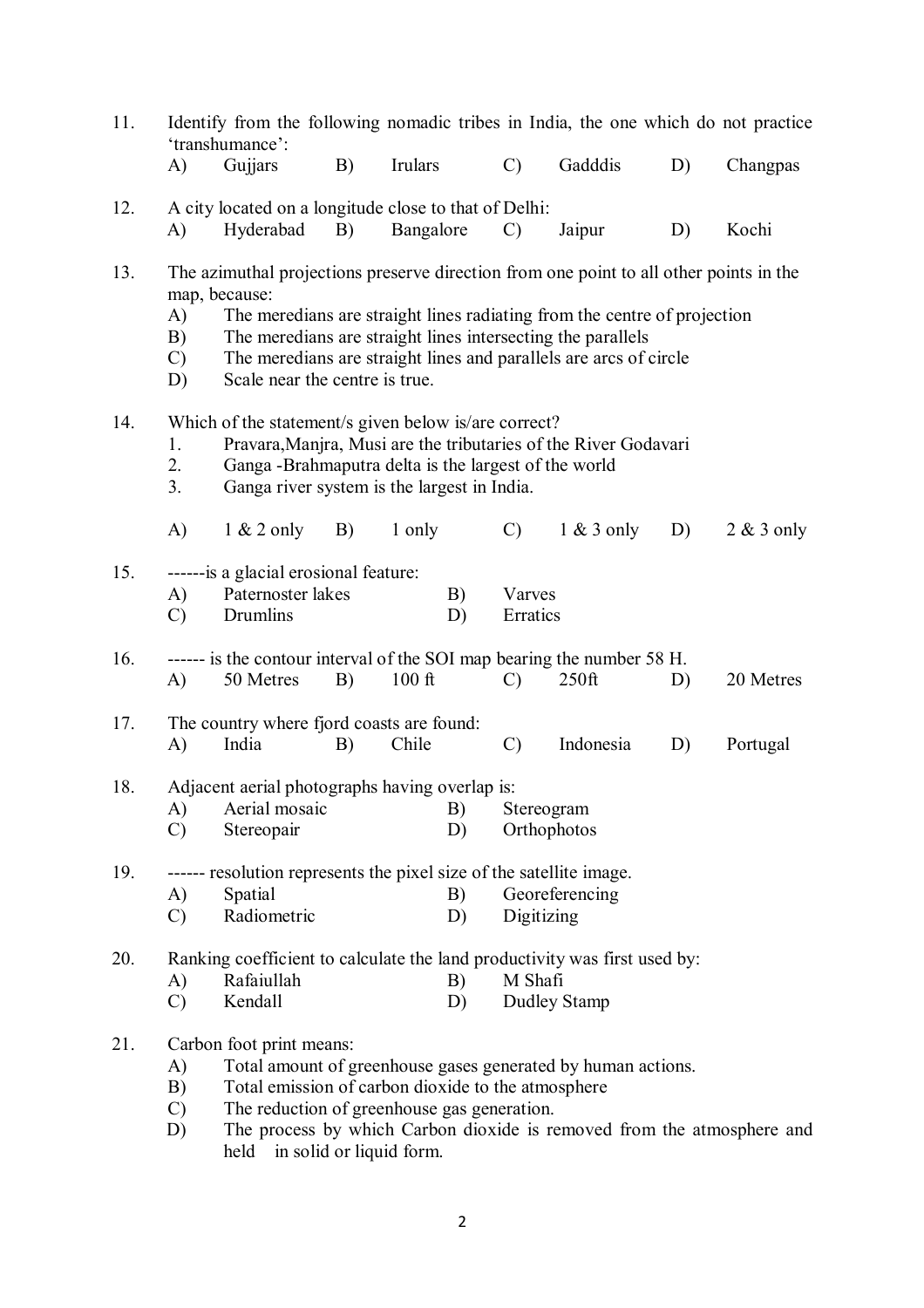| 22. |                                 | The Term 'isostasy' was coined by:                                                                                   |    |                                                                                           |                 |                                    |    |                                                                                         |
|-----|---------------------------------|----------------------------------------------------------------------------------------------------------------------|----|-------------------------------------------------------------------------------------------|-----------------|------------------------------------|----|-----------------------------------------------------------------------------------------|
|     | A)                              | Airy                                                                                                                 | B) | Pratt                                                                                     | $\mathcal{C}$   | Homes                              | D) | Dutton                                                                                  |
| 23. | A)<br>B)<br>$\mathcal{C}$<br>D) | when it moves over land, it becomes weaker because:<br>Higher wind speed over land<br>Higher precipitation over land |    | Trees and buildings obstruct cyclone movement<br>Evaporation from the sea surface is high |                 |                                    |    | A tropical cyclone, when moving over tropical ocean becomes more intense, whereas       |
| 24. |                                 | Lake Titicaca is shared by:                                                                                          |    |                                                                                           |                 |                                    |    |                                                                                         |
|     | A)                              | Brazil and Bolivia                                                                                                   |    | B)                                                                                        |                 | Peru and Bolivia                   |    |                                                                                         |
|     | $\mathcal{C}$                   | Chile and Bolivia                                                                                                    |    | D)                                                                                        |                 | Argentina and Bolivia              |    |                                                                                         |
| 25. |                                 | The Concept of 'Backwash effect' was advanced by:                                                                    |    |                                                                                           |                 |                                    |    |                                                                                         |
|     | A)                              | Weber                                                                                                                | B) | Hirchman                                                                                  | $\mathcal{C}$   | Myrdal                             | D) | Losch                                                                                   |
| 26. |                                 | A basin in India which do <b>not</b> have shale gas reserves:                                                        |    |                                                                                           |                 |                                    |    |                                                                                         |
|     | A)                              | Cambay basin                                                                                                         |    | B)                                                                                        |                 | Cauveri basin                      |    |                                                                                         |
|     | $\mathcal{C}$                   | Narmada basin                                                                                                        |    | D)                                                                                        |                 | Krishna - Godavari basin           |    |                                                                                         |
| 27. |                                 | The term 'Tyranopolis' is used to denote:                                                                            |    |                                                                                           |                 |                                    |    |                                                                                         |
|     | A)                              |                                                                                                                      |    | Many cities and metropolis coalesce to form a giant city                                  |                 |                                    |    |                                                                                         |
|     | B)                              |                                                                                                                      |    | Countrywide urbanization predominates the scene                                           |                 |                                    |    |                                                                                         |
|     | $\mathcal{C}$                   |                                                                                                                      |    | Population of a metropolis crosses 10 million                                             |                 |                                    |    |                                                                                         |
|     | D)                              |                                                                                                                      |    | Market town with wholesale businesses.                                                    |                 |                                    |    |                                                                                         |
| 28. |                                 | Which of the following is based on the principle of least cost?                                                      |    |                                                                                           |                 |                                    |    |                                                                                         |
|     | A)                              | Weber's theory                                                                                                       |    | B)                                                                                        |                 | Losch's hypothesis                 |    |                                                                                         |
|     | $\mathcal{C}$                   | $Von$ – Thunen theory                                                                                                |    | D)                                                                                        |                 | Smith spatial profitability theory |    |                                                                                         |
| 29. |                                 | ------- is not a Karst landform.                                                                                     |    |                                                                                           |                 |                                    |    |                                                                                         |
|     |                                 | A) Nunatak B)                                                                                                        |    | Doline                                                                                    | $\mathcal{C}$ ) | Polje                              | D) | <b>Bogas</b>                                                                            |
| 30. |                                 |                                                                                                                      |    |                                                                                           |                 |                                    |    | The largest percentage of high grade bituminous coal of USA is from the coal fields in: |
|     | A)                              | Wyoming                                                                                                              |    | B)                                                                                        |                 | Appalachian                        |    |                                                                                         |
|     | $\mathcal{C}$                   | Illinois                                                                                                             |    | D)                                                                                        |                 | Pennsylvania                       |    |                                                                                         |
| 31. |                                 | The author of Population bomb':                                                                                      |    |                                                                                           |                 |                                    |    |                                                                                         |
|     | A)                              | <b>Robert Malthus</b>                                                                                                |    | B)                                                                                        |                 | Donald Bouge                       |    |                                                                                         |
|     | $\mathcal{C}$                   | Paul Ehrlich                                                                                                         |    | D)                                                                                        |                 | Edwin Cannan                       |    |                                                                                         |
| 32. |                                 | 'Red Data Book' gives information about:                                                                             |    |                                                                                           |                 |                                    |    |                                                                                         |
|     | A)                              | Rare species                                                                                                         |    | B)                                                                                        |                 | <b>Endangered species</b>          |    |                                                                                         |
|     | $\mathcal{C}$                   | <b>Extinct species</b>                                                                                               |    | D)                                                                                        |                 | Dangerous species                  |    |                                                                                         |
| 33. |                                 | The state which is <b>not</b> included in the cotton belt in USA:                                                    |    |                                                                                           |                 |                                    |    |                                                                                         |
|     | A)                              | Texas                                                                                                                | B) | Lousiana                                                                                  | $\mathcal{C}$   | Georgia                            | D) | Nebraska                                                                                |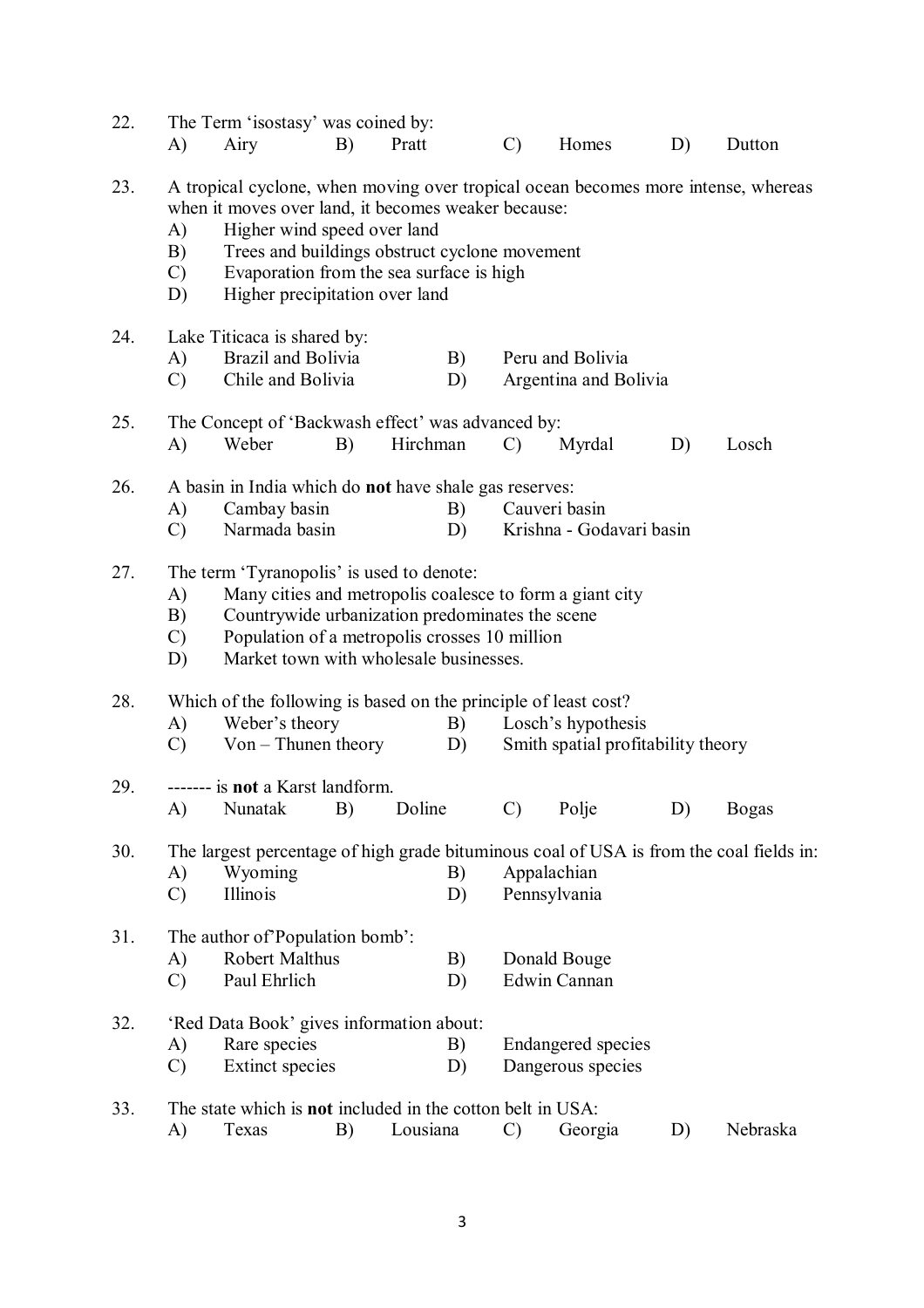- 34. The method which is suitable to represent the proportions of different land use categories in a district:
	- A) Bar diagram B) Pie diagram
	- C) Ergo graph D) Circular wheel diagram
- 35. ------- is an example for fault mountain.
	- A) Aravallis B) Satpura
	- C) Western ghats D) Nilgiris
- 36. 'Limits to growth is associated with:
	- A) Neo Malthusian theory
	- B) Optimum population theory
	- C) Demographic transition theory
	- D) Planned urbanization
- 37. Adiabatic change of temperature means:
	- A) Uniform decrease in temperature with increasing altitude
	- B) Temperature change in both ascending and descending air occur without significant transfer of heat with the surrounding environment.
	- C) Heating of ascending air parcel
	- D) Cooling of descending air parcel.
- 38. Transport systems model was developed by:
	- A) Carter B) Ritter C) Weber D) Ullman
- 39. The most important basis of the Whittlesey's classification of agriculture of the world is:
	- A) Distribution of climatic elements
	- B) Regional distribution of the principal crops and animals of commercial significance
	- C) Functioning forms of agriculture
	- D) Forms of livestock grazing activities.
- 40. Which among the following statement/s is/are correct?
	- 1. A storm surge is a rise in sea level that occurs during tropical cyclones.
	- 2. Thunderstorms originate from nimbostratus clouds.
	- 3. Smaze is a type of frost.
	- 4. The albedo of the earth as a whole is 35%.

| A)            | 1 and 4 only | B) | 2 and 3 only      |
|---------------|--------------|----|-------------------|
| $\mathcal{C}$ | 3 only       |    | $1, 2$ and 4 only |

41. Which of the following pairs are correctly matched?

| 1. Sea floor spreading    |       | A Wegener      |
|---------------------------|-------|----------------|
| 2. Tetrahedral Hypothesis |       | Lowthian Green |
| 3. Peneplanation          |       | W M Davis      |
| 4. Episodic erosion model | Hack  |                |
|                           |       |                |
| 1 and 3 only<br>A)        | $B$ ) | 2 and 3 only   |

C) 1, 2 and 4 only D) 2, 3 and 4 only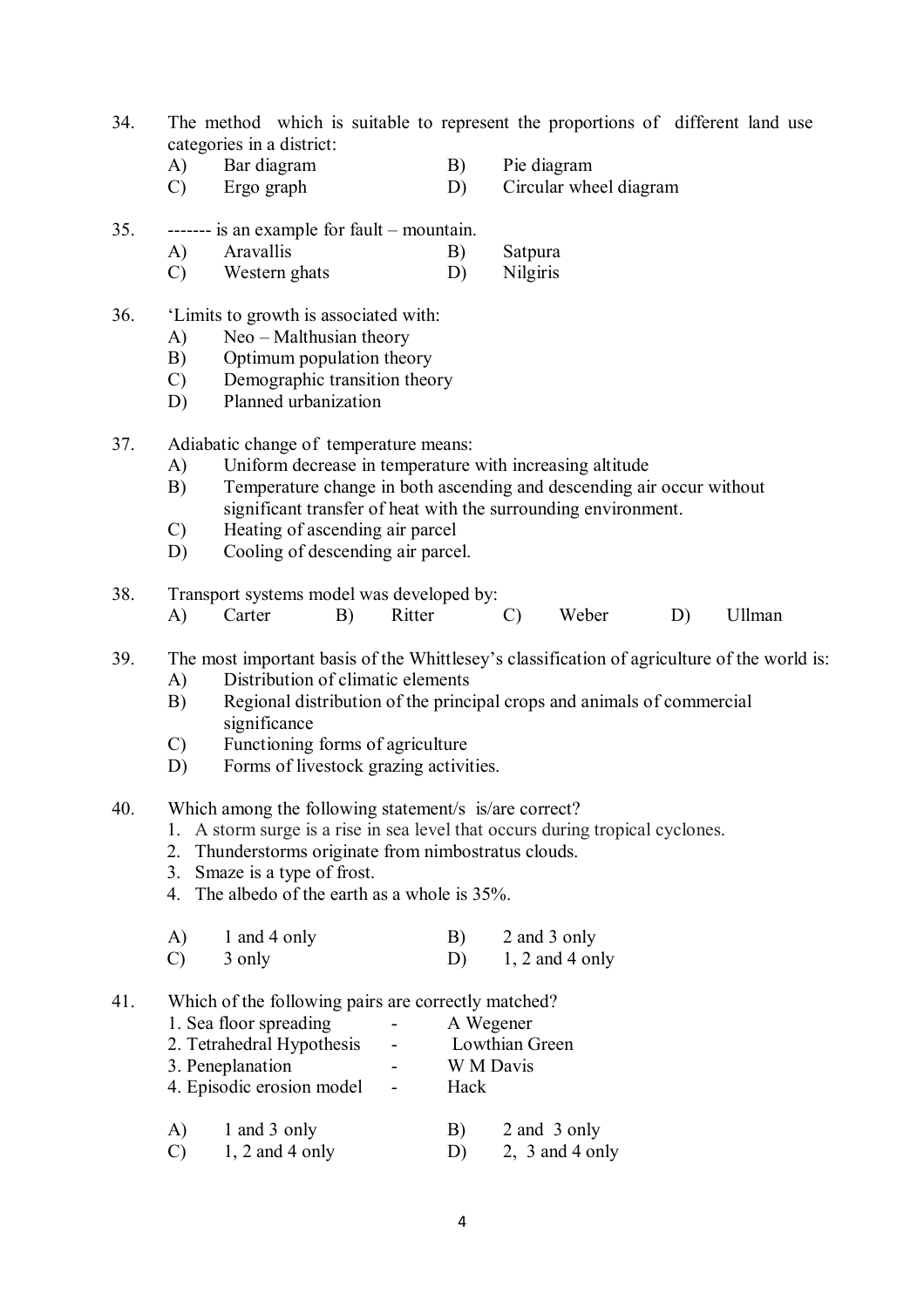| 42. | A)                                                        | The slowest form of mass wasting is known as:<br>Solifluction                                                                                                                                                                                                                                                                  | B) | Lahar   |          | $\mathcal{C}$                                                                     |                                                                | Creep                              | D) | Mudflow  |
|-----|-----------------------------------------------------------|--------------------------------------------------------------------------------------------------------------------------------------------------------------------------------------------------------------------------------------------------------------------------------------------------------------------------------|----|---------|----------|-----------------------------------------------------------------------------------|----------------------------------------------------------------|------------------------------------|----|----------|
| 43. | A)<br>$\mathcal{C}$                                       | The credit for articulating the concept of 'Sequence Occupance' goes to:<br>Carl O Sauer<br>Derwent S Whittlesey                                                                                                                                                                                                               |    |         | B)<br>D) |                                                                                   | Carl Troll                                                     | Vidal de La Blache                 |    |          |
| 44. | A)                                                        | Identify the ethnic group of Central Asia from among the following:<br>Kazaks                                                                                                                                                                                                                                                  | B) | Lapps   |          | $\mathcal{C}$                                                                     |                                                                | Fallahins                          | D) | Mesai    |
| 45. | theories:                                                 |                                                                                                                                                                                                                                                                                                                                |    |         |          | Author of 'Geographical Pivot of History' which explained one of the geopolitical |                                                                |                                    |    |          |
|     | A)<br>$\mathcal{C}$                                       | Herbertson<br>Mackinder                                                                                                                                                                                                                                                                                                        |    |         | B)<br>D) |                                                                                   | Spykman<br>J.F. Unstead                                        |                                    |    |          |
| 46. | Data that describe the characteristic of spatial feature: |                                                                                                                                                                                                                                                                                                                                |    |         |          |                                                                                   |                                                                |                                    |    |          |
|     | A)<br>$\mathcal{C}$                                       | Discrete data<br>Attribute data                                                                                                                                                                                                                                                                                                |    |         | B)<br>D) |                                                                                   | Vector data<br>Raster data                                     |                                    |    |          |
| 47. |                                                           | The river basin called the 'Ruhr of India':                                                                                                                                                                                                                                                                                    |    |         |          |                                                                                   |                                                                |                                    |    |          |
|     | A)                                                        | Hooghly                                                                                                                                                                                                                                                                                                                        | B) | Damodar |          | $\mathcal{C}$                                                                     |                                                                | Godavari                           | D) | Krishna  |
| 48. | A)                                                        | Which following country in Asia has the maximum deposits of bauxite?<br>India                                                                                                                                                                                                                                                  | B) | China   |          | $\mathcal{C}$                                                                     |                                                                | Indonesia                          | D) | Malaysia |
| 49. | A)<br>B)<br>$\mathcal{C}$<br>D)                           | Choose the wrong statement:<br>Mapping unit boundaries are independent of enumeration boundaries in<br>dasymetric maps.<br>Choropleth maps do not reflect the structure of data collection units.<br>Interpolation procedure is involved in isarithmic mapping.<br>Relif displacement on aerial photographs produces parallax. |    |         |          |                                                                                   |                                                                |                                    |    |          |
| 50. |                                                           | An Indian language which belongs to Mon - Khemer family:                                                                                                                                                                                                                                                                       |    |         |          |                                                                                   |                                                                |                                    |    |          |
|     | A)                                                        | Khasi                                                                                                                                                                                                                                                                                                                          | B) | Garo    |          | $\mathcal{C}$                                                                     |                                                                | Santhali                           | D) | Pnar     |
| 51. | a.<br>b.<br>$\mathbf{c}$ .                                | Match list I (Books) with list II (Author)<br>Geography in the Twentieth Century<br>Human Geography and Area Research<br>Explanation in Geography<br>d. Human Geography                                                                                                                                                        |    |         |          | 1.<br>2.<br>4.                                                                    | Ullman E J<br>Harvey D                                         | Griffth Taylor<br>3. Perpillou A V |    |          |
|     | A)<br>$\mathcal{C}$                                       | $a-1$ , $b-3$ , $c-2$ , $d-4$<br>$a-2, b-1, c-4, d-3$                                                                                                                                                                                                                                                                          |    |         | B)<br>D) |                                                                                   | $a-4$ , $b-3$ , $c-1$ , $d-2$<br>$a-3$ , $b-4$ , $c-2$ , $d-1$ |                                    |    |          |
| 52. | A)<br>$\mathcal{C}$                                       | Pong dam lake, a destination point for various migratory birds from Siberia and<br>Central Asian countries during winters, is located in the state of:<br>Gujarat<br>Uttarakhand                                                                                                                                               |    |         | B)<br>D) |                                                                                   | Rajasthan                                                      | Himachal Pradesh                   |    |          |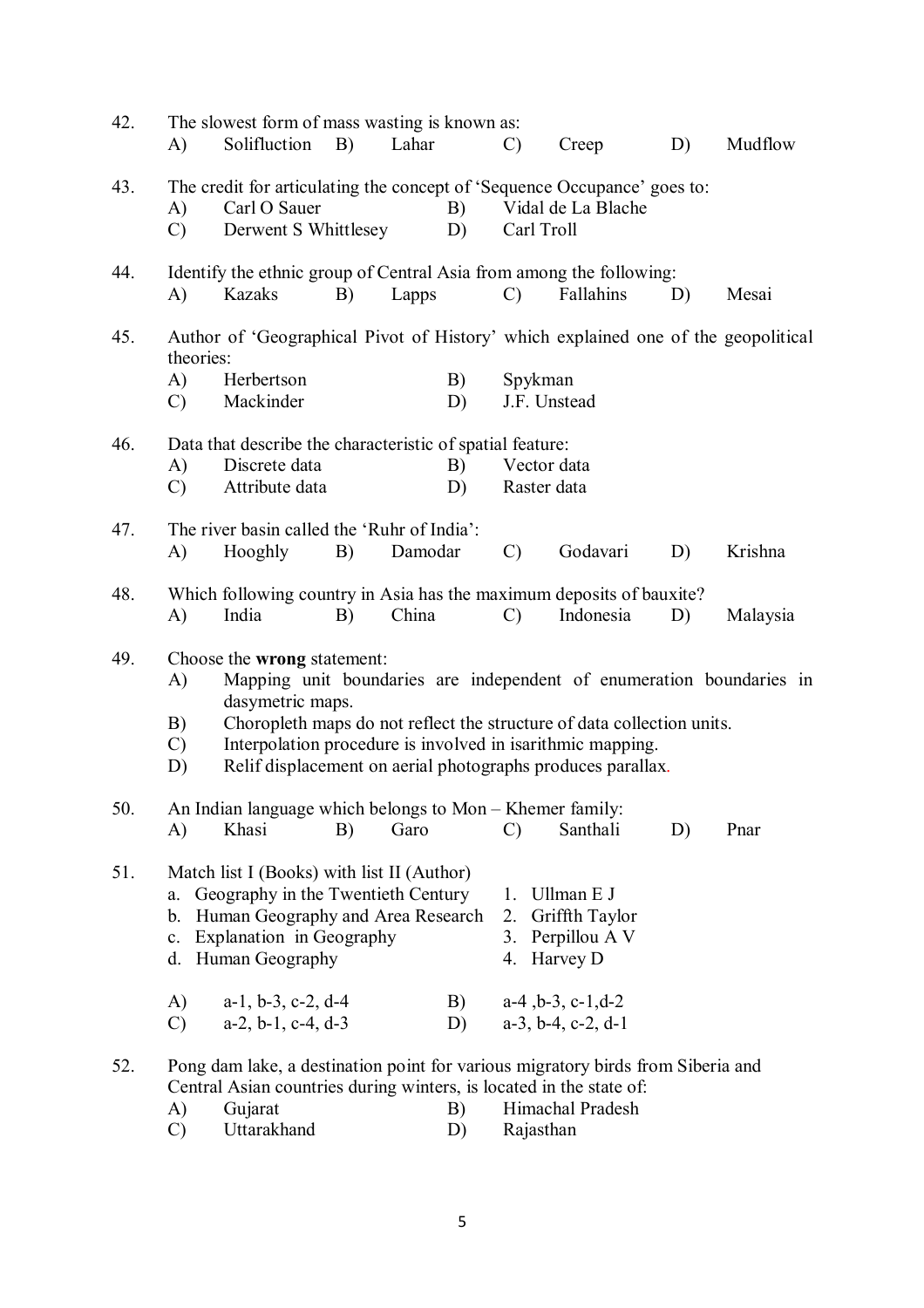| 53. | A)                                                                                                                                                                                      | The ethnic group 'Bhils' are found in:<br>Orissa B)                                                                                                                    | Punjab |               | $\mathcal{C}$ )    | Assam                                                  |                                        | D) | Rajasthan |           |
|-----|-----------------------------------------------------------------------------------------------------------------------------------------------------------------------------------------|------------------------------------------------------------------------------------------------------------------------------------------------------------------------|--------|---------------|--------------------|--------------------------------------------------------|----------------------------------------|----|-----------|-----------|
| 54. | A)<br>$\mathcal{C}$                                                                                                                                                                     | The ratio between gross cropped area and net sown area explains:<br>Crop concentration<br>Crop combination                                                             |        |               | B)<br>D)           |                                                        | Cropping intensity<br>Crop suitability |    |           |           |
| 55. | A)<br>$\mathcal{C}$ )                                                                                                                                                                   | Which one of the following is a component of lateral hill slope?<br>Free-face<br>Pediments                                                                             | D)     | B) Nick-point | An incised meander |                                                        |                                        |    |           |           |
| 56. | too long:<br>A)<br>$\mathcal{C}$ )                                                                                                                                                      | The ocean current which prevents winter of Southern Japan from being too old and<br>Equatorial counter current<br>South Pacific current                                |        |               | B)<br>D)           |                                                        | Kurile current<br>Kuroshio current     |    |           |           |
| 57. |                                                                                                                                                                                         | Match List I with List II<br>a. Positivism<br>b. Probabilism<br>c. Neo-determinism<br>d. Climatic determinism                                                          |        |               | 3 Tuan             | 1. O H K Spate<br>2. A Huntington<br>4. Griffth Taylor |                                        |    |           |           |
|     | $\mathcal{C}$ )                                                                                                                                                                         | A) $a-2, b-4, c-3, d-1$<br>$a-3$ , $b-1$ , $c-4$ , $d-2$                                                                                                               |        |               | D)                 | B) $a-3, b-2, c-4, d-1$                                | $a-3$ , $b-4$ , $c-2$ , $d-1$          |    |           |           |
| 58. | A)<br>$\mathcal{C}$ )                                                                                                                                                                   | According to Von Thunen which of the following was NOT an important locational<br>factor for determination of crop location?<br>Crop specialization<br>Transport price |        |               | B)<br>D)           |                                                        | Market price<br>Per unit production    |    |           |           |
| 59. | A)<br>$\mathcal{C}$                                                                                                                                                                     | Boundaries of land properties and buildings are represented in:<br>Thematic maps<br>Political maps                                                                     |        |               | B)                 | D) Cadastral maps                                      | Special maps                           |    |           |           |
| 60. | Vivek Express of Indian Railways run between:<br>Jammu Tawi and Kanyakumari<br>A)<br>B)<br>Bangalore and Mysuru<br>Mumbai and Delhi<br>$\mathcal{C}$<br>Dibrugarh and Kanyakumari<br>D) |                                                                                                                                                                        |        |               |                    |                                                        |                                        |    |           |           |
| 61. | A)                                                                                                                                                                                      | The concept of 'Social Darwinism' was coined by:<br>Darwin                                                                                                             | B)     | Hartshorne    |                    | $\mathcal{C}$                                          | Spencer                                |    | D)        | Haeckal   |
| 62. | 1.                                                                                                                                                                                      | Arrange the following tributaries of the Brahmaputra River from West to East:<br>Dibang                                                                                | 2.     | Tista         |                    | 3.                                                     | Lohit                                  |    | 4.        | Subansiri |
|     | A)                                                                                                                                                                                      | 2,4,3,1                                                                                                                                                                | B)     | 1,3,2,4       |                    | $\mathcal{C}$                                          | 3,2,4,1                                |    | D)        | 2,1,4,3   |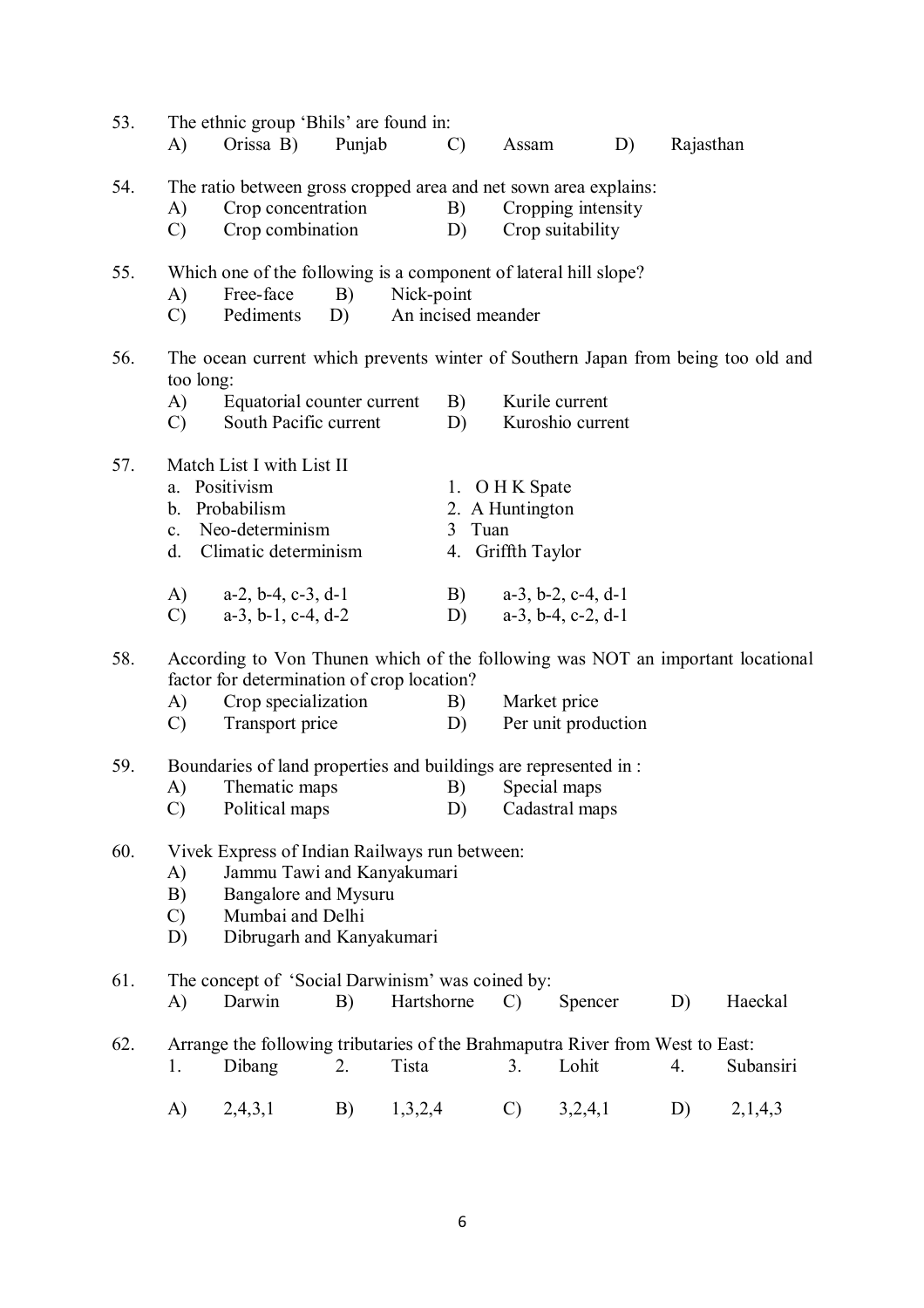63. Assertion (A): Core of the earth is formed by heavy metals. Reason (R) : Heavy metals are attracted towards the centre of the earth. A) A and R are true and R is the correct explanation of A. B) A and R are true but R is not the correct explanation of A. C) A is true but R is false. D) A is false but R is true. 64. Estancias are: A) Truck farms in USA B) Large cattle farms in South America C) Large plantations in Malaysia D) Small horticultural estates in Brazil 65. Who has advanced 'Breaking Point Theory'?<br>A) Reilly B) Gibbs A) Reilly B) Gibbs C) Ginni D) P D Canvers 66. The journal entitled 'Antipode', published from Clark University is related to: A) Idealistic geography B) Welfare geography C) Radical geography D) Marxist geography 67. Which state in India is the largest producer of sheet mica? A) Karnataka B) Andhra Pradesh C) Bihar D) Jharkhand 68. The fundamental concepts for geosynclinal theory were developed by: A) Hall and Dana B) James Hutton C) Lyell D) Leopold Kober 69. Which of the following is **not** a biome of first order? A) Tropical biome B) Temperate biome C) Tundra biome D) Mediterranean biome 70. Assertion (A): Floodplains and meanders denote that the stream is tending to erode laterally rather than directly downwards. Reason (R): 'Whenever the load reduces downward corrosion to little or nothing, lateral corrasion becomes relatively and actually of importance'. A) A and R are true and R is the correct explanation of A. B) A and R are true but R is not the correct explanation of A. C) A is true but R is false. D) A is false but R is true. 71. The latitudinal extension of the world where the maximum number of population is distributed:  $\bf{A}$  $^{\circ} - 40^{\circ}$  $B$ )  $20^{\circ} - 40^{\circ}$ N C)  $40^{\circ} - 60^{\circ}$ N  $^{\circ} - 20^{\circ}$  N 72. The sub marine ridge situated in the Indian Ocean: A) Chagos ridge B) Walvis ridge C) St. Paul ridge D) Gorda ridge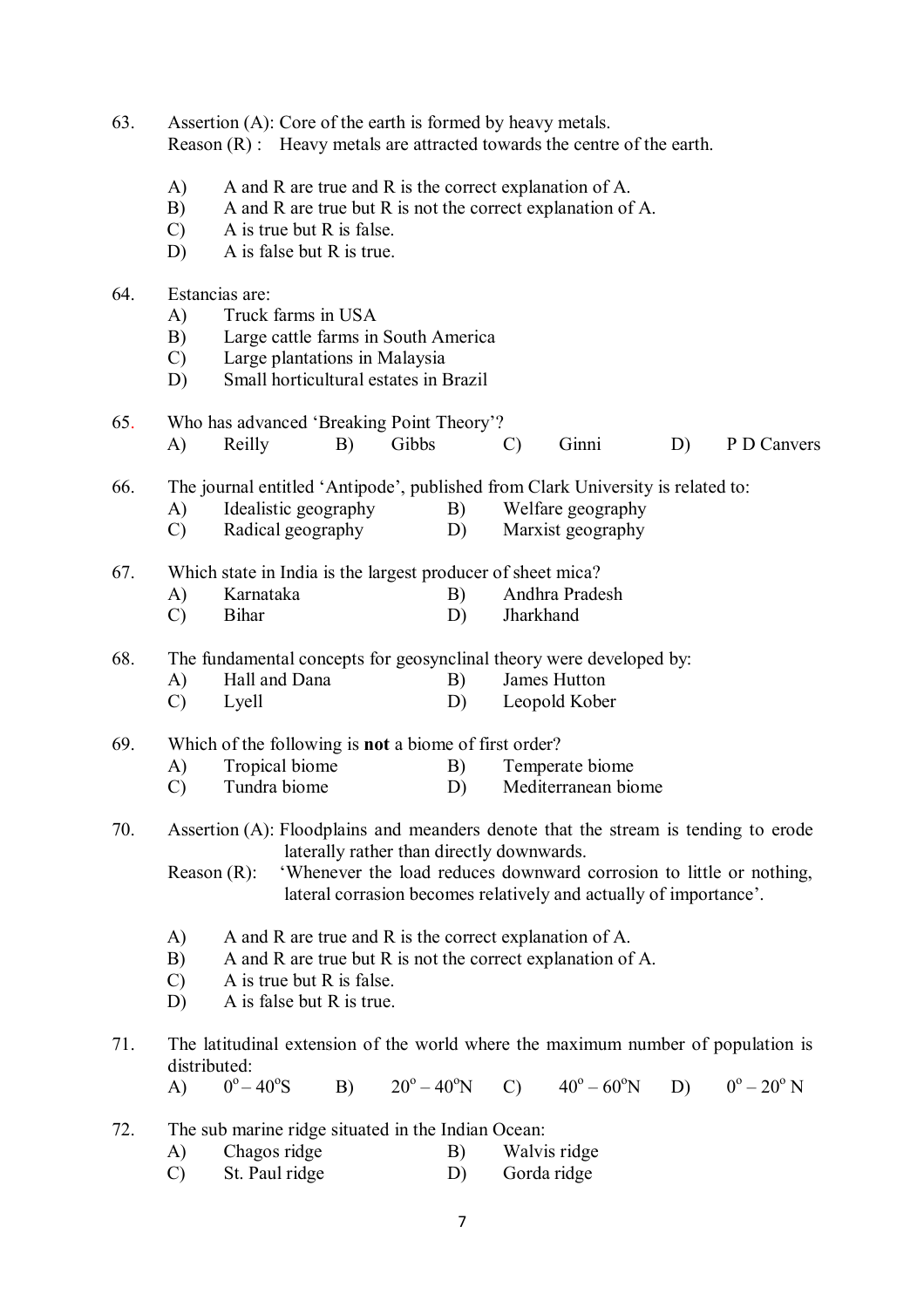| 73. | Assertion (A): Regur soil in the Deccan is highly suitable for the cultivation of cotton.<br>Reason (R): Deccan plateau is made up by basaltic lava                                                                                                                                                                                                                                                                        |  |  |  |  |  |  |
|-----|----------------------------------------------------------------------------------------------------------------------------------------------------------------------------------------------------------------------------------------------------------------------------------------------------------------------------------------------------------------------------------------------------------------------------|--|--|--|--|--|--|
|     | A)<br>A and R are true and R is the correct explanation of A.<br>B)<br>A and R are true but R is not the correct explanation of A.<br>A is true but R is false.<br>$\mathcal{C}$<br>A is false but R is true.<br>D)                                                                                                                                                                                                        |  |  |  |  |  |  |
| 74. | Identify the odd one:<br>Baffin Island current<br>A)<br>B)<br>Mozambique current<br>Falkland current<br>$\mathcal{C}$<br>Cape Horn current<br>D)                                                                                                                                                                                                                                                                           |  |  |  |  |  |  |
| 75. | Which one of the following is <b>not</b> an active sensor?<br><b>LIDAR</b><br><b>LISS</b><br>A)<br><b>GPR</b><br><b>SAR</b><br>D)<br>B)<br>$\mathcal{C}$                                                                                                                                                                                                                                                                   |  |  |  |  |  |  |
| 76. | Headquarter of South Western Railway is at:<br>Bangalore<br>A)<br>Hubbali<br>B)<br>Mumbai<br>Thiruvananthapuram<br>$\mathcal{C}$<br>D)                                                                                                                                                                                                                                                                                     |  |  |  |  |  |  |
| 77. | Assertion (A): Sedimentary rocks owe their origin to the deposition and compaction<br>of all types of rocks<br>Products of the weathering form the parts of pre-existing igneous,<br>Reason $(R)$ :<br>metamorphic and sedimentary rocks.                                                                                                                                                                                  |  |  |  |  |  |  |
|     | A)<br>A and R are true and R is the correct explanation of A.<br>B)<br>A and R are true but R is not the correct explanation of A.<br>$\mathcal{C}$<br>A is true but R is false.<br>D)<br>A is false but R is true.                                                                                                                                                                                                        |  |  |  |  |  |  |
| 78. | If the tilt angle is less than three degrees, the air photograph is known as :<br>Trimetrogen photograph<br>Oblique photograph<br>B)<br>A)<br>$\mathcal{C}$<br>Vertical photograph<br>Ortho photograph<br>D)                                                                                                                                                                                                               |  |  |  |  |  |  |
| 79. | A navigation system developed by India:<br><b>IRNSS</b><br><b>GPS</b><br>Galelio<br>A)<br>B)<br>Glonasss<br>$\mathcal{C}$<br>D)                                                                                                                                                                                                                                                                                            |  |  |  |  |  |  |
| 80. | Select the correct sequence in the chronological order of the following Greek scholars<br>who have contributed significantly for the evolution of geographical thought.<br>Ptolemy - Anaximander - Aristotle - Eratosthenes<br>A)<br>B)<br>Eratosthenes - Anaximander - Ptolemy - Aristotle<br>Anaximander - Aristotle - Eratosthenes - Ptolemy<br>$\mathcal{C}$<br>Aristotle – Eratosthenes – Anaximander - Ptolemy<br>D) |  |  |  |  |  |  |
| 81. | Which state in India has the practice of 'Kul' irrigation?<br>Punjab<br>A)<br>Haryana<br>B)<br>Himachal Pradesh<br>Rajasthan<br>$\mathcal{C}$<br>D)                                                                                                                                                                                                                                                                        |  |  |  |  |  |  |
| 82. | The river which supplies fresh water to the Pichavaram mangrove system:<br>B) Godavari<br>Mahanadi<br>Krishna<br>A)<br>$\mathcal{C}$<br>D)<br>Cauveri                                                                                                                                                                                                                                                                      |  |  |  |  |  |  |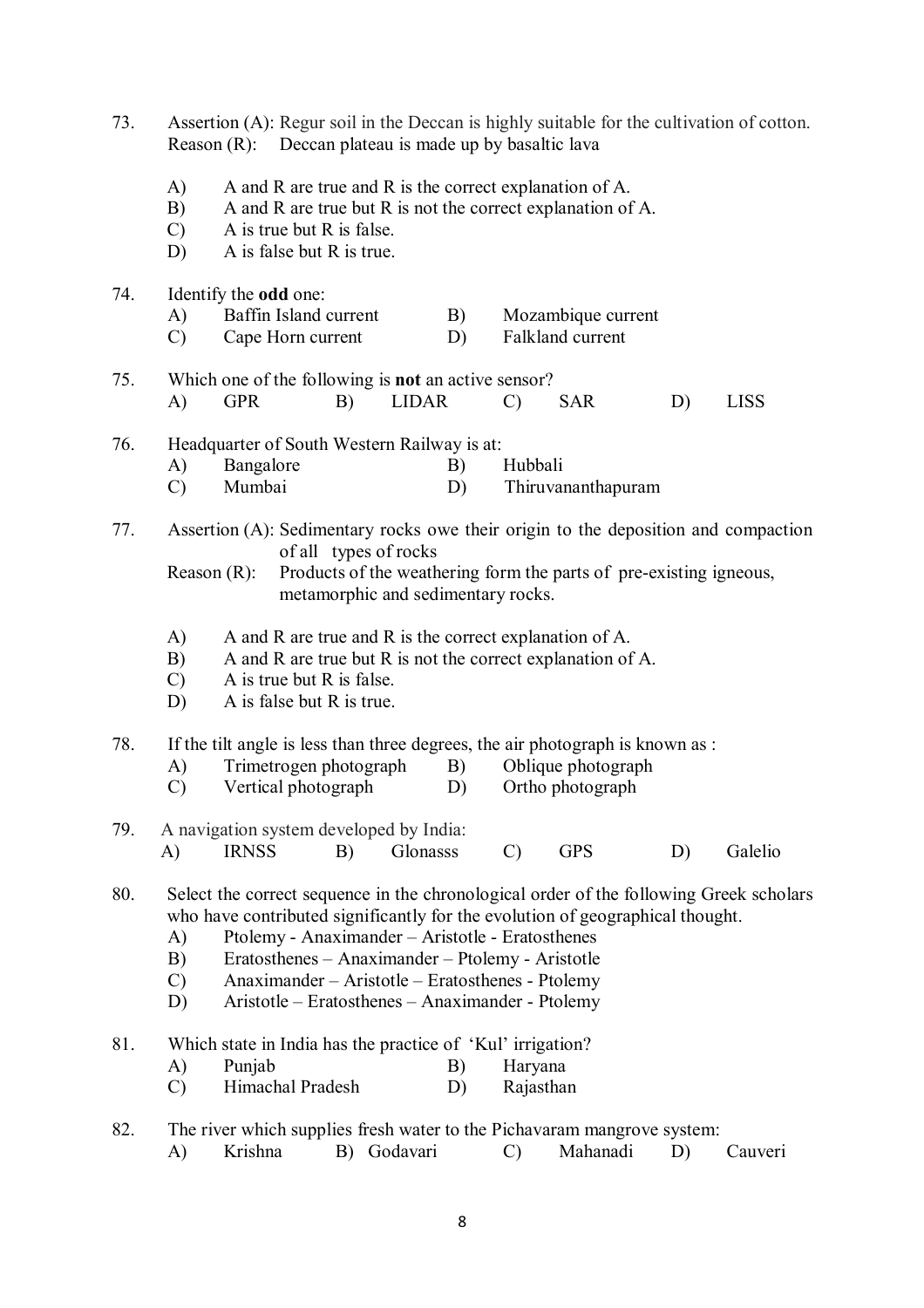| 83. | Which among the following is <b>not</b> a Tiger Reserve? |                                                                                                                                                                          |                       |                                                                                                                                                        |                             |                                                                                           |    |             |  |
|-----|----------------------------------------------------------|--------------------------------------------------------------------------------------------------------------------------------------------------------------------------|-----------------------|--------------------------------------------------------------------------------------------------------------------------------------------------------|-----------------------------|-------------------------------------------------------------------------------------------|----|-------------|--|
|     | A)                                                       | Bandipur                                                                                                                                                                 |                       | B)                                                                                                                                                     |                             | Parambikulam                                                                              |    |             |  |
|     | $\mathcal{C}$                                            | Bankapura                                                                                                                                                                |                       | D)                                                                                                                                                     | Betla                       |                                                                                           |    |             |  |
| 84. | b. Gorge                                                 | Match list I (Landform) with list II (Causing agent)<br>a. Tombolo<br>c. Ventifact<br>d. Hanging valley 4. Sea waves                                                     | 1. Wind<br>2. Glacier | 3. Running water                                                                                                                                       |                             |                                                                                           |    |             |  |
|     | A)<br>$\mathcal{C}$ )                                    | $a-2, b-3, c-4, d-1$<br>$a-1$ , $b-2$ , $c-4$ , $d-3$                                                                                                                    |                       | D)                                                                                                                                                     |                             | B) $a-4, b-3, c-1, d-2$<br>$a-2$ , $b-1$ , $c-4$ , $d-3$                                  |    |             |  |
| 85. | A)                                                       | Homer                                                                                                                                                                    | B)                    | Ptolemy                                                                                                                                                | $\mathcal{C}$               | Who among the following first tried to construct world map on scale?<br>Hipparchus        | D) | Anaximander |  |
| 86. | A)<br>$\mathcal{C}$                                      | The type of fault occurs when the rocks have moved up the dip:<br>Normal fault<br>Reverse fault                                                                          |                       | B)<br>D)                                                                                                                                               |                             | Thrust fault<br>Recumbent fault                                                           |    |             |  |
| 87. |                                                          | RF of 1:100,000?                                                                                                                                                         |                       |                                                                                                                                                        |                             | What is the scale of the map that obtained after twice the enlargement of a map with      |    |             |  |
|     | (A)                                                      | 1: 25,000                                                                                                                                                                | <b>B</b> )            | 1:200,000                                                                                                                                              | $\mathcal{C}$               | 1:50,000                                                                                  | D) | 1: 12, 500  |  |
| 88. | A)<br>$\mathcal{C}$                                      | The first geostationary satellite of India:<br>Apple<br><b>INSAT-1A</b>                                                                                                  |                       | B)<br>D)                                                                                                                                               | $IRS-1$                     | CARTOSAT-1                                                                                |    |             |  |
| 89. | A)<br>B)<br>$\mathcal{C}$<br>D)                          | Identify the correct sequence of ranges from North to South                                                                                                              |                       | Kaimur – Satpura – Ajanta - Vindhya<br>Satpura – Vindhya – Ajanta - Kaimur<br>Kaimur – Satpura–Vindhya – Ajanta<br>Kaimur - Vindhya - Satpura - Ajanta |                             |                                                                                           |    |             |  |
| 90. | A)                                                       | Climax                                                                                                                                                                   | B)                    | Sere                                                                                                                                                   | $\mathcal{C}$               | A series of ecological communities formed in ecological succession is referred as<br>Link | D) | <b>Step</b> |  |
| 91. | A)<br>$\mathcal{C}$                                      | Tropic of Cancer does not pass through:<br>Mizoram<br>Chhattisgarh                                                                                                       |                       | B)<br>D)                                                                                                                                               | Rajasthan<br>Manipur        |                                                                                           |    |             |  |
| 92. | A)                                                       | Match List I (Koppen's symbol) with List II (Type of climate)<br>Aw<br>a.<br>b.<br>$\mathbf{C}\mathbf{w}$<br><b>Cf</b><br>c.<br>Cs<br>d<br>$a-3$ , $b-4$ , $c-2$ , $d-1$ |                       | 1.<br>2.<br>3.<br>4.<br>B)                                                                                                                             | China type<br>Savannah type | Mediterranean type<br>Western European type<br>$a-4$ , $b-3$ , $c-2$ , $d-1$              |    |             |  |
|     | $\mathcal{C}$                                            | $a-3$ , $b-4$ , $c-1$ , $d-2$                                                                                                                                            |                       | D)                                                                                                                                                     |                             | $a-3$ , $b-2$ , $c-4$ , $d-1$                                                             |    |             |  |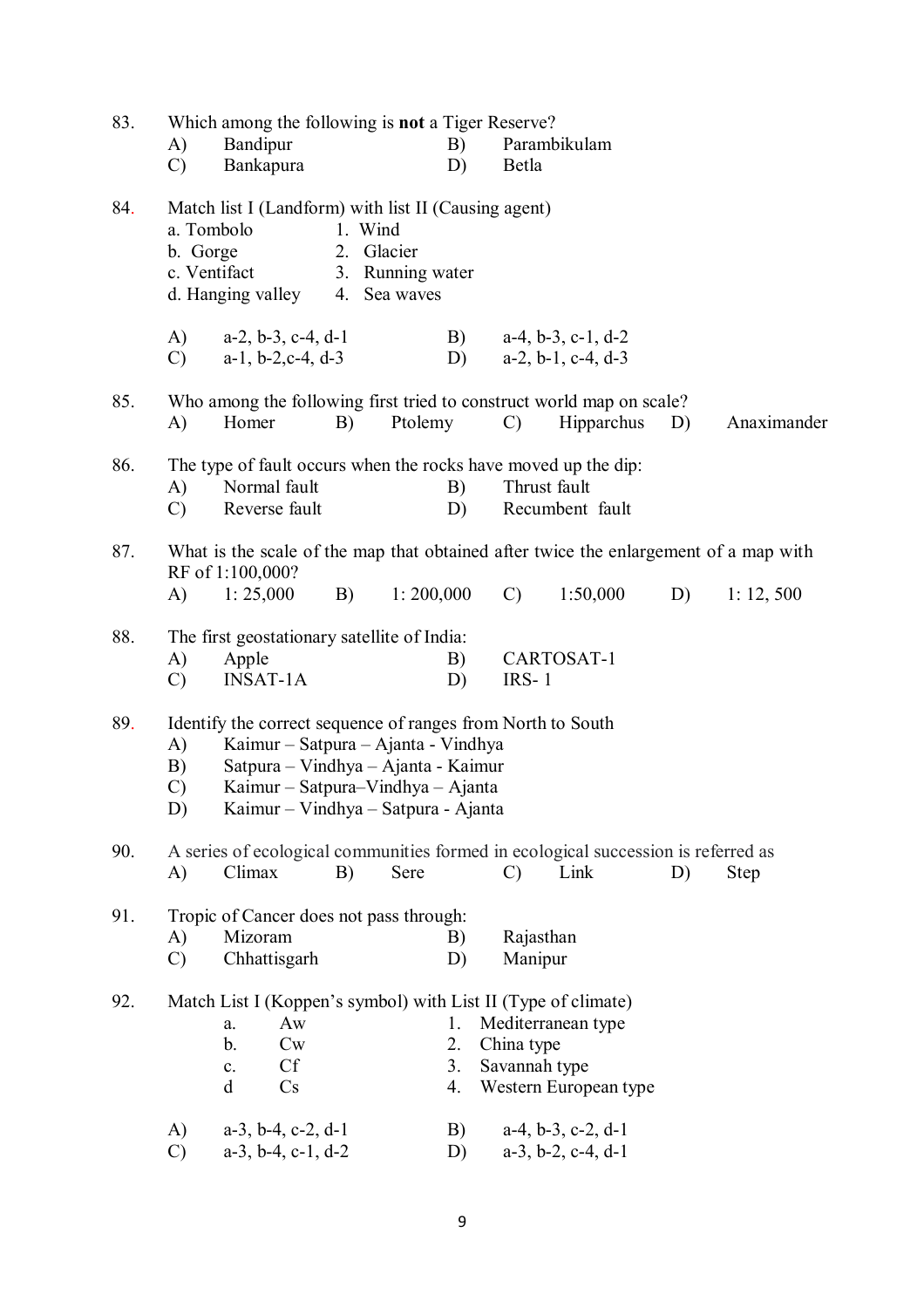| 93.  |               | Which one of the following pairs does not match correctly?                     |             |                     |               |                                         |    |               |  |
|------|---------------|--------------------------------------------------------------------------------|-------------|---------------------|---------------|-----------------------------------------|----|---------------|--|
|      | A)            | P E James                                                                      |             | All possible worlds |               |                                         |    |               |  |
|      | B)            | R J Johnston                                                                   |             |                     |               | Methods and Perspectives in Geography   |    |               |  |
|      | $\mathcal{C}$ | Spencer and Thomas -                                                           |             |                     |               | <b>Introducing Cultural Geography</b>   |    |               |  |
|      | D)            | R M Minshull                                                                   |             |                     |               | Regional Geography: Theory and Practice |    |               |  |
| 94.  |               | Plants first appeared on the surface of the earth in the geological period of: |             |                     |               |                                         |    |               |  |
|      | A)            | Silurian                                                                       |             | B)                  | Ordovician    |                                         |    |               |  |
|      | $\mathcal{C}$ | Carboniferous                                                                  |             | D)                  | Devonian      |                                         |    |               |  |
| 95.  |               | Davidson current is a coastal counter-current of:                              |             |                     |               |                                         |    |               |  |
|      | A)            | North Pacific ocean                                                            |             | B)                  |               | Atlantic ocean                          |    |               |  |
|      | $\mathcal{C}$ | Indian ocean                                                                   |             | D)                  |               | South Pacific ocean                     |    |               |  |
| 96.  |               | Value free objective research is the prime objective of:                       |             |                     |               |                                         |    |               |  |
|      | A)            | Humanism                                                                       |             | B)                  |               | Existentialism                          |    |               |  |
|      | $\mathcal{C}$ | Radicalism                                                                     |             | D)                  | Positivism    |                                         |    |               |  |
| 97.  |               | Who among the following gave a non-spatial model of development?               |             |                     |               |                                         |    |               |  |
|      | A)            | Friedman<br>B)                                                                 | Mydral      |                     | $\mathcal{C}$ | Perroux                                 | D) | Rostov        |  |
| 98.  |               | The strait where 'Adams bridge' is situated:                                   |             |                     |               |                                         |    |               |  |
|      | A)            | Cook strait<br>B)                                                              | Palk strait |                     | $\mathcal{C}$ | Berring strait D)                       |    | Taiwan strait |  |
| 99.  |               | The Suez canal connects:                                                       |             |                     |               |                                         |    |               |  |
|      | A)            | North sea and Caspian sea                                                      |             |                     |               |                                         |    |               |  |
|      | B)            | Mediterranean sea and Red sea                                                  |             |                     |               |                                         |    |               |  |
|      | $\mathcal{C}$ | Baltic sea and Pacific sea                                                     |             |                     |               |                                         |    |               |  |
|      | D)            | Atlantic and Pacific Oceans                                                    |             |                     |               |                                         |    |               |  |
| 100. |               | Balanced growth approach in Regional planning & development was advanced by:   |             |                     |               |                                         |    |               |  |
|      | A)            | J R Hicks                                                                      |             | B)                  | R P Misra     |                                         |    |               |  |
|      | $\mathcal{C}$ | Mahabaleswar                                                                   |             | D)                  | R Nurkse      |                                         |    |               |  |
| 101. |               | The busiest Ocean route in the world:                                          |             |                     |               |                                         |    |               |  |
|      | A)            | North Atlantic route                                                           |             | B)                  |               | The cape route                          |    |               |  |
|      | $\mathcal{C}$ | South Atlantic route                                                           |             | D)                  |               | North Pacific route                     |    |               |  |
| 102. |               | The term 'Geopolitics' was first used by:                                      |             |                     |               |                                         |    |               |  |
|      | A)            | Kjellen<br>B)                                                                  | Mackinder   |                     | $\mathcal{C}$ | Hoover                                  | D) | Sauer         |  |
| 103. |               | The philosophical approach which provides the foundation of a revitalized      |             |                     |               |                                         |    |               |  |
|      | stimulating:  | 'traditional' geography which is both academically coherent and intellectually |             |                     |               |                                         |    |               |  |
|      | A)            | Idealism                                                                       |             | B)                  | Realism       |                                         |    |               |  |
|      | $\mathcal{C}$ | Functionalism                                                                  |             | D)                  | Humanism      |                                         |    |               |  |
|      |               |                                                                                |             |                     |               |                                         |    |               |  |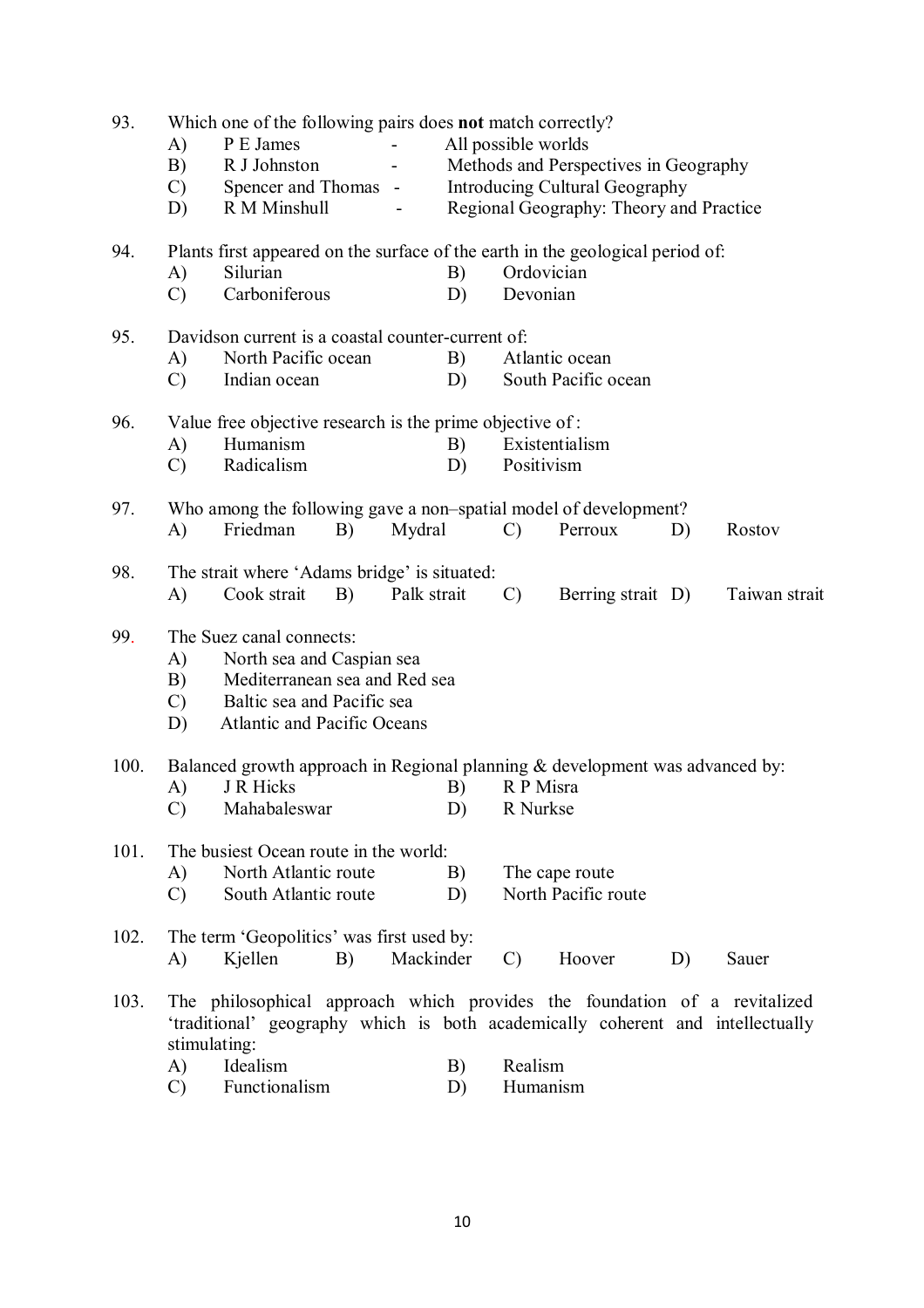## 104. Choose the **correct** statement among the following:

- A) A high content of organic matter in soil drastically reduces its water holding capacity.
- B) Soil does not play any role in the sulphur cycle.
- C) Irrigation over a period of time can contribute to the salinization of some agricultural lands.
- D) Crop rotation deteriorates the fertility of the soil.
- 105. The valley of the Banas separates:
	- A) The Mt. Abu from the Aravalli range
	- B) The Rajpipila hills from the Amarkantak plateau
	- C) The Maikal range from Baghelkhand
	- D) The Rajmahal hills from the Chotanagpur plateau
- 106. Identify the parameter that need NOT form a basis for the delineation of planning regions:
	- A) Nodality B) Homogeneity
	- C) Administrative convenience D) Population density
- 107. The region practicing most intensive subsistence farming:
	- A) Monsoon Asia B) Atlantic coastal plain
	- C) Pampas region D) California Valley
- 108. Who among the following attempted to classify urban centres based on their stages of growth?
	- A) Harris B) Mumford C) Nelson D) Aerrousseau
- 109. Heat budget on the surface of the Earth is maintained by:
	- A) Reflection of incoming solar radiation
	- B) Heat absorption by the Earth
	- C) Incoming solar radiation and terrestrial radiation
	- D) Refraction by dust particles
- 110. Which of the following statements are true?
	- 1. Cyclonic areas do not favour the formation of air masses.
	- 2. Convergence of air masses with similar properties is conducive for frontogenesis.
	- 3. Cold air masses are characterized by instability and atmospheric turbulence.
	- 4. An occluded front is formed when a warm front overtakes a cold front.
	- A)  $1 \& 3$  only B)  $1 \& 4$  only C)  $3 \& 4$  only D)  $2 \& 4$  only
- 111. The term 'Archipelago' refers to:
	- A) Permanently uninhabited lands
	- B) A group of Islands
	- C) Shallow part of the sea
	- D) Chain of mountains